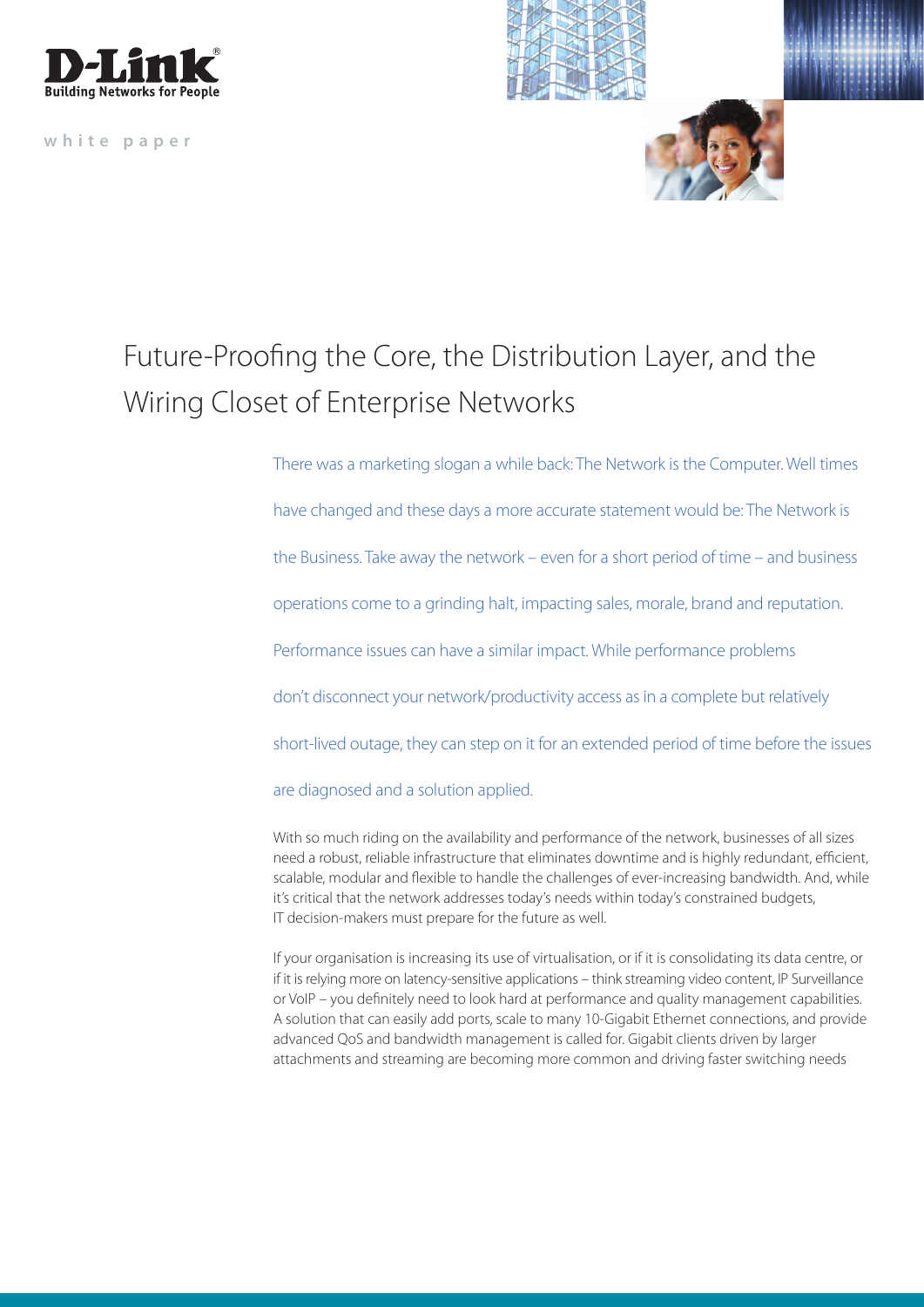in the core. And even if you are limiting video streaming on your network today and have not adopted video surveillance or VoIP, you don't want your company to be limited by network constraints. As these applications and business video content become absolute business requirements, you don't want to be forced into forklift switch upgrades.

## Solving a Range of Business Problems

For IT decision-makers, the foundation for building this type of high-availability future-proof network starts with choosing a modular switching solution that can be adapted to a variety of needs. Modular switching solutions can be chassis-based or logically ganged but stacked in a rack. It makes sense to choose a vendor that offers both alternatives to be able to address specific challenges depending upon the company's size and needs.

- For mid-sized enterprises a richly featured chassis-based modular switching platform can serve as the core network.
- For larger enterprises a similar switching platform can provide a cost-effective, scalable solution at the distribution layer.
- For the largest enterprises a chassis-based switching platform can serve as a compact wiring closet-in-a-box capable of handling the port densities on the crowded floors of a major corporation.

These modular switches address a wide range of business problems with a highly adaptable and scalable architecture that offers built-in redundancy.

For example, Switches can be fitted with different port types for deployment as a core switch as opposed to a distribution switch. A core switch needs to provide numerous high-speed fiber backbones for a campus, which might mean dozens of SFP and 10-Gigabit uplinks. A distribution switch must provide high-port density connections to hundreds of workstations and other network devices in an office environment, which might be satisfied by compact 10/100/1000BASE-T ports and Power over Ethernet support.

## What to Look for in a Solution

Whether your organisation is looking for a core switch or a distribution switch, there are a few important issues to focus on as you think about a future-proof network foundation.

**High Availability.** If the network is down the business is down. Thus a chassis-based switching solution should be able to provide redundancy and load-sharing via redundant power supplies and hot-swappable control and line cards, switching fabrics and fan modules. You want a solution with two switch fabrics that can run in active mode so that both fabrics support daily operations for better performance, yet should one fail the business continues to run on the remaining fabric. Also look for support of resilient switching and routing technologies such as VRRP and MSTP.

**Scalability and Performance.** Bandwidth demands will continue to grow at an accelerating pace. One gauge is a recent Nemertes study predicting Internet bandwidth will increase 50 fold by 2015. As corporate networks continue to take on more of this bandwidth, one cost-effective approach is to scale up with additional ports in an existing chassis or add a chassis for their support of multiple types of switches on a common power and switching backplane.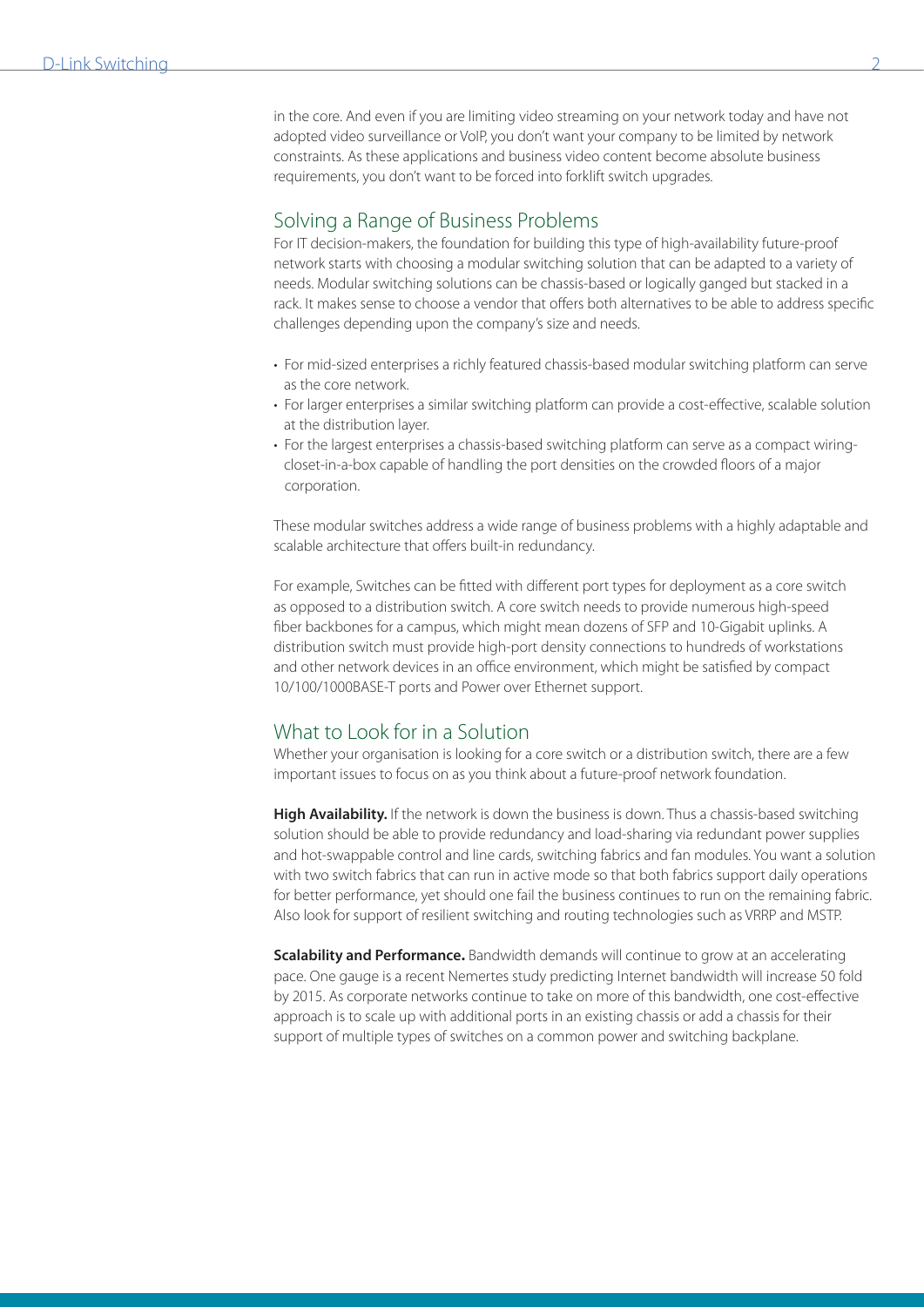Simply supporting more ports is meaningless if you don't have the performance to deliver the total bandwidth at the quality of service (QoS) needed. Thus a high-performance solution needs to leverage a non-blocking crossbar fabric and multi-layer QoS prioritisation for VoIP and advance multicast routing and switching for video. That solution should ensure wire-speed delivery of IPv4 and IPv6 traffic. State-of-the-art switches also utilise a distribution switching method that has each line card – the port module that directly connects to the network node – able to process L2, L3, L4 switching including ACL and QoS considerations without going to the central control card. With centralised architecture and dumb line cards, even data coming into and back out the same line card need to go through the central control card for permission.

**Security.** Network security assaults are becoming both more frequent and more sophisticated. The annual Computer Security Institute survey in December 2009 showed 64.3 percent of organisations suffered malware infection, up from 50 percent in 2008; 29.2 percent experienced denial-of-service attacks, compared to 2008's 21 percent. Thus it is increasingly important that your switching solution supports a variety of critical security functions including Access Control that can detect and isolate intruders, spoofing attempts and other threats to your network. A robust security capability must protect against Denial of Service attacks and protocols doctored to conceal threats. While not necessarily malicious, various causes of traffic congestion need to be controlled to prevent them from inhibiting mission critical traffic via bandwidth rate limiting and port mirroring. Security can also be extended to the network management level with functions such as SSH v2 and SNMP v3 that authenticates and encrypts management traffic.

**Total Cost of Ownership.** The previous section on security defines one key element of TCO. The security available to protect your network needs to be robust enough to avoid the cost of disruption and supported by self-healing automation to minimise the labour required to keep the network secure, and security-focused switching solutions are key.

Another aspect is the ability to expand economically to keep up with demand, both in terms of network traffic and required sophistication. A modular chassis-based switch provides backplane switching capabilities to ease expansion without blocking. The addition of relatively inexpensive port modules handles increased port count and bandwidth demand with an appropriately mixed deployment of transmission media networks combining, say, fiber and copper. Finally, the ability to add modules for new functionality like, say, MPLS and the related need for greater routing and forwarding capacity protect against the day you hit a need to, in this case, lower the overhead of your connection oriented services.

Unified management features should provide administrators with enterprise-wide control of configuration, access and traffic monitoring, and troubleshooting to reduce support costs. Power over Ethernet provides network connectivity to PoE-capable devices such as IP phones and Wireless Access Points without the cost of running power. A capable modular switch also allows your wireless network to be unified into your wired network infrastructure and management with unified switching modules that provide a single point of control for many Access Points.